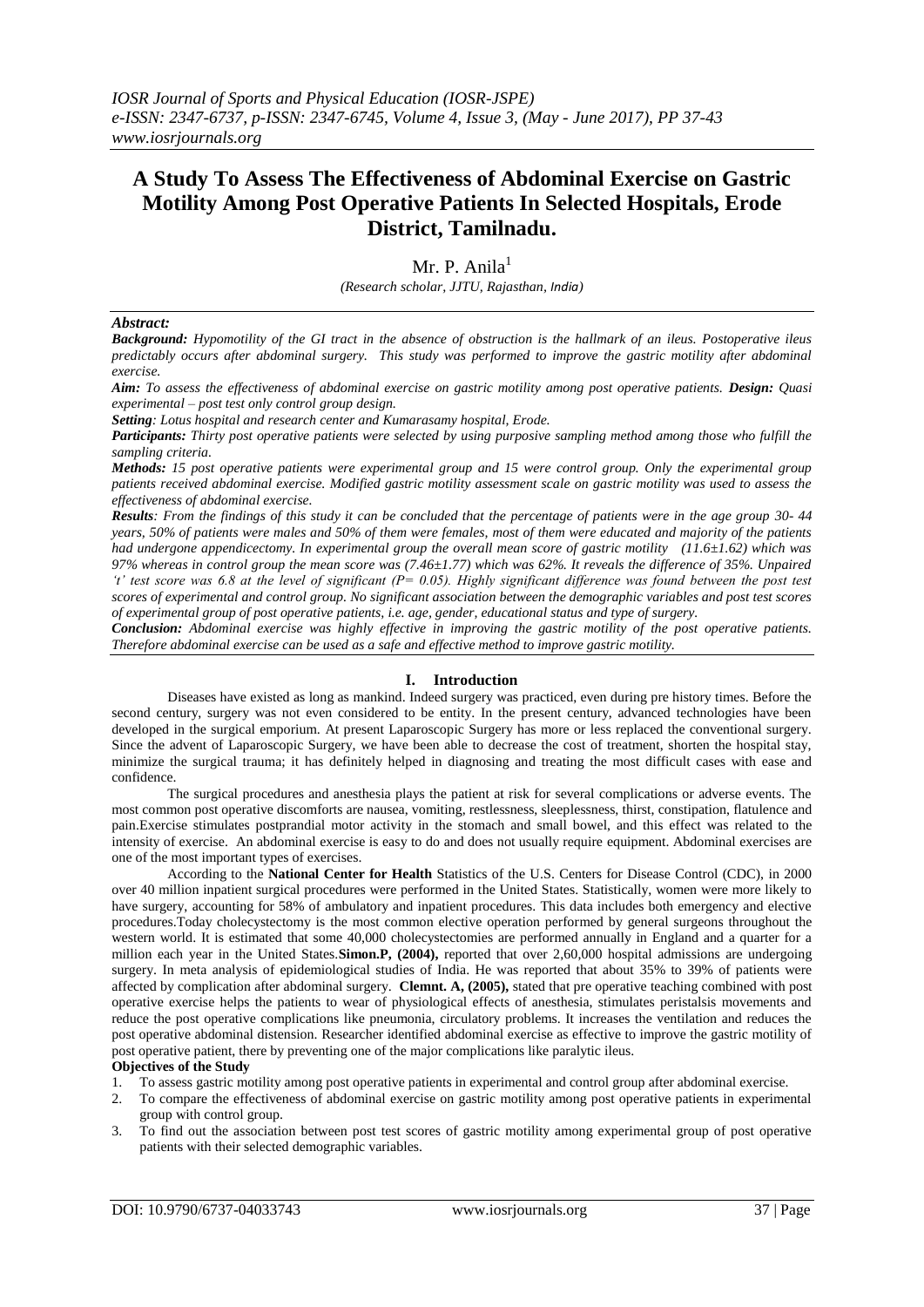# **II. Methods**

# **RESEARCH APPOACH**

An **quantitative** approach was adopted for the study.

#### **DESIGHN**

**Quasi experimental design** more specifically **Post test only control group design** was used for the present study. **SETTIING OF THE STUDY**

The study was conducted in Lotus Hospital & Research Centre, Erode and kumarasamy Hospital in Erode.

## **VARIABLES**

1. Independent variable - Abdominal exercises.

2. Dependent variable - Gastric motility among post operative patients.

#### **POPULATION**

The population for the present study was Post operative patients.

#### **SAMPLE**

The sample for the present study was post operative patients who undergone selected laparoscopic surgery in Lotus hospital & Research Centre and Kummarasamy Hospital, Erode.

## **SAMPLE SIZE**

The total sample size was 30 samples, out of which 15 were experimental group and 15 were control group.

#### **SAMPLING TECHNIQUE**

Purposive sampling technique was selected for the present study.

#### **DEVELOPMENT OF THE TOOL**

The tool which consist of two sections. They were,

**Section A** It consists demographic characteristics of post operative patients, such as Age, Gender, Education and type of surgery

**Section B** It consists of Modified Gastric Motility assessment Scale to assess the gastric motility of post operative patients.

# **DATA COLLECTION PROCEDURE**

#### **Permission from the concern authority**

Prior to data collection permission was obtained from the Dean of Lotus Hospital & Research Center and Kumarasamy Hospital, Erode.

## **Period of data collection**

The data was collected from 14/08/2015 to 16/09/2015 for the period of one month. The investigator collected data from the both control and experimental group.

#### **Implementation of abdominal exercise**

Abdominal exercise given to the laparoscopic post operative patients in Lotus Hospital & Research centre, Erode and Kumarasamy Hospital, Erode. The duration of exercise was given at 20 minutes for twice a day for 2 days.

#### **Evaluation of abdominal exercise (Post test)**

Modified gastric motility assessment scale was used to assess the gastric motility among post operative patients after 2 days of abdominal exercise intervention.

## **PLAN FOR DATA ANALYSIS**

- **A**ssess gastric motility among control and experimental group of post operative patients after abdominal exercise is analyzed by using frequency and percentage.
- Compare the effectiveness of abdominal exercise on gastric motility among post operative patients in experimental group with control group is analyzed by using unpaired t test, mean, standard deviation and mean percentage.
- Find out the association between post test scores of gastric motility among experimental group of post-operative patients with their selected demographic variables is analyzed by using chi-Square test

## **Ethical Consideration**

The research proposal was approved by the Institutional Human Ethics Committee of Dhanvantri College of Nursing Erode, Tamil Nadu. A written permission was obtained from the principal and ethical committee. The investigator explained about the study to the students and obtained written consent prior to the data collection.

## **III. Results And Discussion.**

**Table 1:** Frequency and percentage distribution of samples according to their demographic variables

|                |                           |                     | $(N=30)$         |                           |                           |                    |  |
|----------------|---------------------------|---------------------|------------------|---------------------------|---------------------------|--------------------|--|
| S.No           | <b>Demographic</b>        |                     |                  | Experimental group (n=15) | Control group<br>$(n=15)$ |                    |  |
|                |                           | <b>Variable</b>     | Frequency<br>(n) | Percentage $(\% )$        | Frequency (n)             | Percentage $(\% )$ |  |
|                | Age in year               |                     |                  |                           |                           |                    |  |
|                | a.                        | $19 - 32$           | $\mathbf{\tau}$  | 47                        | 4                         | 27                 |  |
|                | b.                        | $33 - 46$           |                  | 20                        |                           | 53                 |  |
|                | c.                        | $47 - 60$           |                  | 33                        |                           |                    |  |
|                |                           | $61 - 74$           |                  |                           | $\overline{ }$            | 13                 |  |
| $\mathfrak{2}$ | Gender                    |                     |                  |                           |                           |                    |  |
|                | a.                        | Male                | 10               | 67                        | 5                         | 33                 |  |
|                | h.                        | Female              | 5                | 33                        | 10                        | 67                 |  |
| 3              | <b>Educational status</b> |                     |                  |                           |                           |                    |  |
|                | a.                        | No formal education |                  | 13                        | ◠                         | 13                 |  |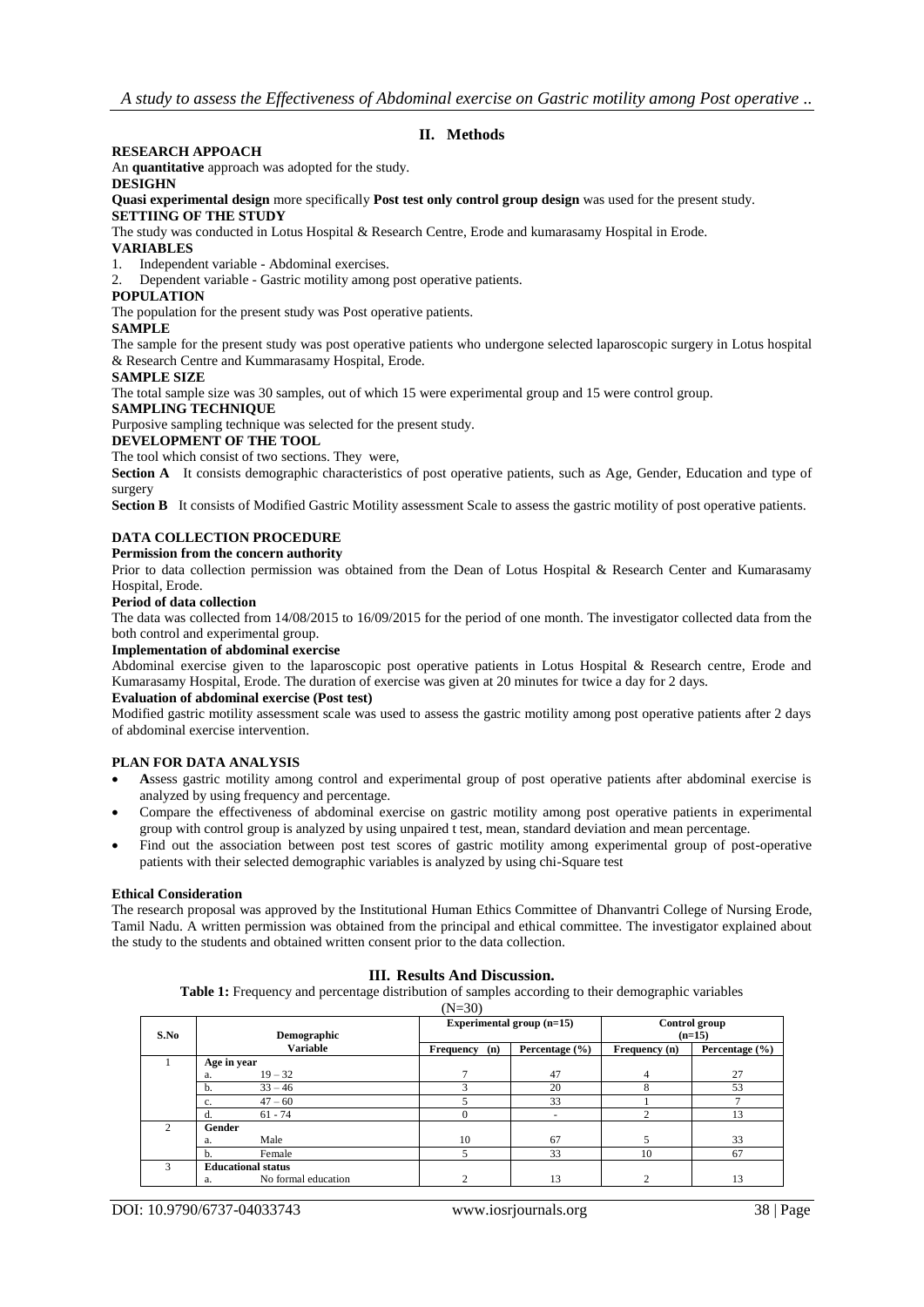|  | A study to assess the Effectiveness of Abdominal exercise on Gastric motility among Post operative |  |  |  |  |  |  |
|--|----------------------------------------------------------------------------------------------------|--|--|--|--|--|--|
|  |                                                                                                    |  |  |  |  |  |  |
|  |                                                                                                    |  |  |  |  |  |  |
|  |                                                                                                    |  |  |  |  |  |  |

| S.No |                             | <b>Demographic</b>            |                  | Experimental group (n=15) | Control group<br>$(n=15)$ |                    |  |
|------|-----------------------------|-------------------------------|------------------|---------------------------|---------------------------|--------------------|--|
|      |                             | <b>Variable</b>               | Frequency<br>(n) | Percentage $(\% )$        | Frequency (n)             | Percentage $(\% )$ |  |
|      | Primary education<br>b.     |                               |                  | 13                        |                           | 40                 |  |
|      | High school education<br>c. |                               |                  | 40                        |                           |                    |  |
|      | d.                          | Higher secondary education    |                  | 14                        |                           | 6                  |  |
|      | e.                          | Graduation                    |                  | 20                        |                           | 34                 |  |
| 4    | Type of surgery             |                               |                  |                           |                           |                    |  |
|      | a.                          | Appendicectomy                |                  | 47                        |                           | 47                 |  |
|      | b.                          | Cholecystectomy               |                  | 27                        |                           | 33                 |  |
|      | c.                          | Oophorectomy                  |                  | 13                        |                           |                    |  |
|      |                             | Laparoscopic assisted vaginal |                  | 13                        |                           | 20                 |  |
|      | hysterectomy                |                               |                  |                           |                           |                    |  |

Distribution of experimental and control group samples according to their age groups depicts that, in experimental group the highest percentage (47%) of post operative patients were in the age group of 19-32 years and the lowest percentage (20%) of post operative patients were in the age group of 47-60 years. In control group highest percentage (53%) of them were in the age group of 33-46 years and the lowest percentage (7%) of them were in the age group of 47-60 years. It depicts that the highest percentage of post operative patients were in the age group of 19-32 years and 33-46 years respectively, (Fig 1). According to their gender depict that, in experimental group the highest percentage (67%) of post operative patients were males and the lowest percentage (33%)of post operative patients were female. In control group the highest percentage (67%) of post operative patients were females and the lowest percentage (33%) of post operative patients were males, (Fig 2). According to the education reveals that, in experimental group the highest percentage (40%) of the post operative patients were high school education and similarly the lowest percentage (13%) of post operative patients were no formal education, primary education and higher secondary education. In control group the highest percentage (40%) of post operative patients were primary education and the lowest percentage (7%) of post operative patients were high school education and higher secondary education, (Fig 3). According to the type of surgery reveals that, the highest percentage (47% and 47%) of the post operative patients had undergone appendectomy in both the group and the lowest percentage (13% and 20%) of post operative patients had undergone Oophorectomy and laparoscopic assisted vaginal hysterectomy respectively, (Fig 4).



100 90 80 percentage of the patients **percentage of the patients** 67 67 70 60 50 40 33 33 30 20 10 0 Male Female **Gender**

Fig 1: Bar diagram showing the distribution of control and experimental group samples according to their age group

Fig 2: Bar diagram showing the distribution of control and experimental group samples according to their gender.

**Experimental group** Control group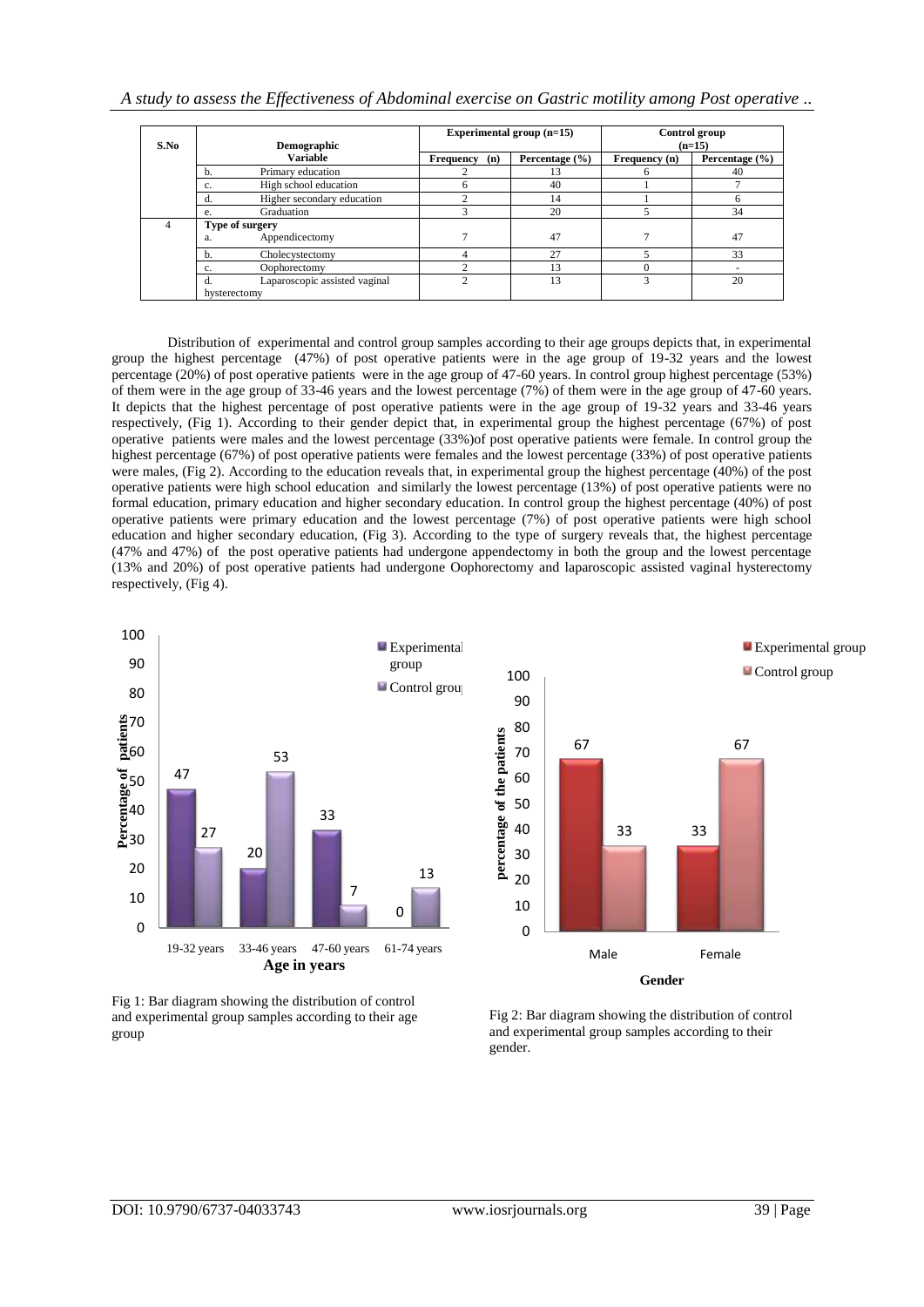



**Type of surgery**

Fig 3: Bar diagram showing the distribution of control and experimental group samples according to their educational status.

Fig 4: Bar diagram showing the distribution of control and experimental group samples according to their type of surgery,

**Table 2:** Frequency and percentage distribution of the control group and experimental group post test scores of gastric motility among post operative patients  $(N= 30)$ 

|                    | Post test scores |                    |                           |                |  |  |  |  |  |  |
|--------------------|------------------|--------------------|---------------------------|----------------|--|--|--|--|--|--|
| Grading of gastric | Control group    |                    | <b>Experimental group</b> |                |  |  |  |  |  |  |
| motility           | Frequency (n)    | Percentage $(\% )$ | Frequency (n)             | Percentage (%) |  |  |  |  |  |  |
| Absent             |                  |                    |                           |                |  |  |  |  |  |  |
| Irregular          |                  | 73%                |                           | -              |  |  |  |  |  |  |
| Regular            |                  | 27%                |                           | 100%           |  |  |  |  |  |  |

Frequency and percentage distribution of control group and experimental group posttest scores of gastric motility among post operative patients depicts that, in control group most (73%) of patients had irregular gastric motility and only 27% of patients had regular gastric motility. In experimental group all (100%) of patients had regular gastric motility. It seems that abdominal exercise was effective in improving the gastric motility among post operative patients.

Table 3: Unpaired 't' test value of control and experimental group post test scores of gastric motility

| Areas        | 't' value | Table value | Level of significance      |
|--------------|-----------|-------------|----------------------------|
| Bowel sound  | 2.96      | 2.05        | $P < 0.05$ significant     |
| Appetite     | 5.05      | 2.05        | $P < 0.05$ significant     |
| Defecation   | 3.55      | 2.05        | $P < 0.05$ significant     |
| Vomiting     | 1.54      | 2.05        | $P > 0.05$ Not significant |
| <b>TOTAL</b> | 6.8       | 2.05        | $P < 0.05$ significant     |



Df: 28 Table value =  $2.05$  (P >  $0.05$  significant)

Unpaired 't' test was calculated to analyze the difference in control and experimental group post test scores on different aspects of gastric motility (bowel sound, appetite, defecation and vomiting). The total score was 6.8, when compared to 't' value (2.05) it was high. But vomiting aspect the score was 1.54, when compared to 't' value (2.05) is less. Hence it seems that there was significant relationship between abdominal exercise and gastric motility among post operative patients in the area of bowel sound, appetite and defecation and there was no significant relationship between abdominal exercise and gastric motility among post operative patients in the area of vomiting.

**Table 4:** Area wise comparison of mean, standard deviation, and mean percentage of control and experimental group post test scores.

| S.  |             | Maxi-        |                           |           | Difference in mean |               |           |              |                    |  |
|-----|-------------|--------------|---------------------------|-----------|--------------------|---------------|-----------|--------------|--------------------|--|
| No. | Areas       | mum          | <b>Experimental group</b> |           |                    | Control group |           |              | percentage $(\% )$ |  |
|     |             | <b>Score</b> | Mean                      | <b>SD</b> | Mean $(\% )$       | Mean          | <b>SD</b> | Mean $(\% )$ |                    |  |
|     | Bowel sound |              | 2.33                      | 0.49      | 78                 | 1.66          | 0.73      | 55           | 23                 |  |
| ◠   | Appetite    |              | 2.93                      | 0.26      | 98                 | 1.73          | 0.88      | 58           | 40                 |  |
|     | Defecation  |              | 2.2                       | 0.67      | 73                 | 1.2           | 0.86      | 40           | 33                 |  |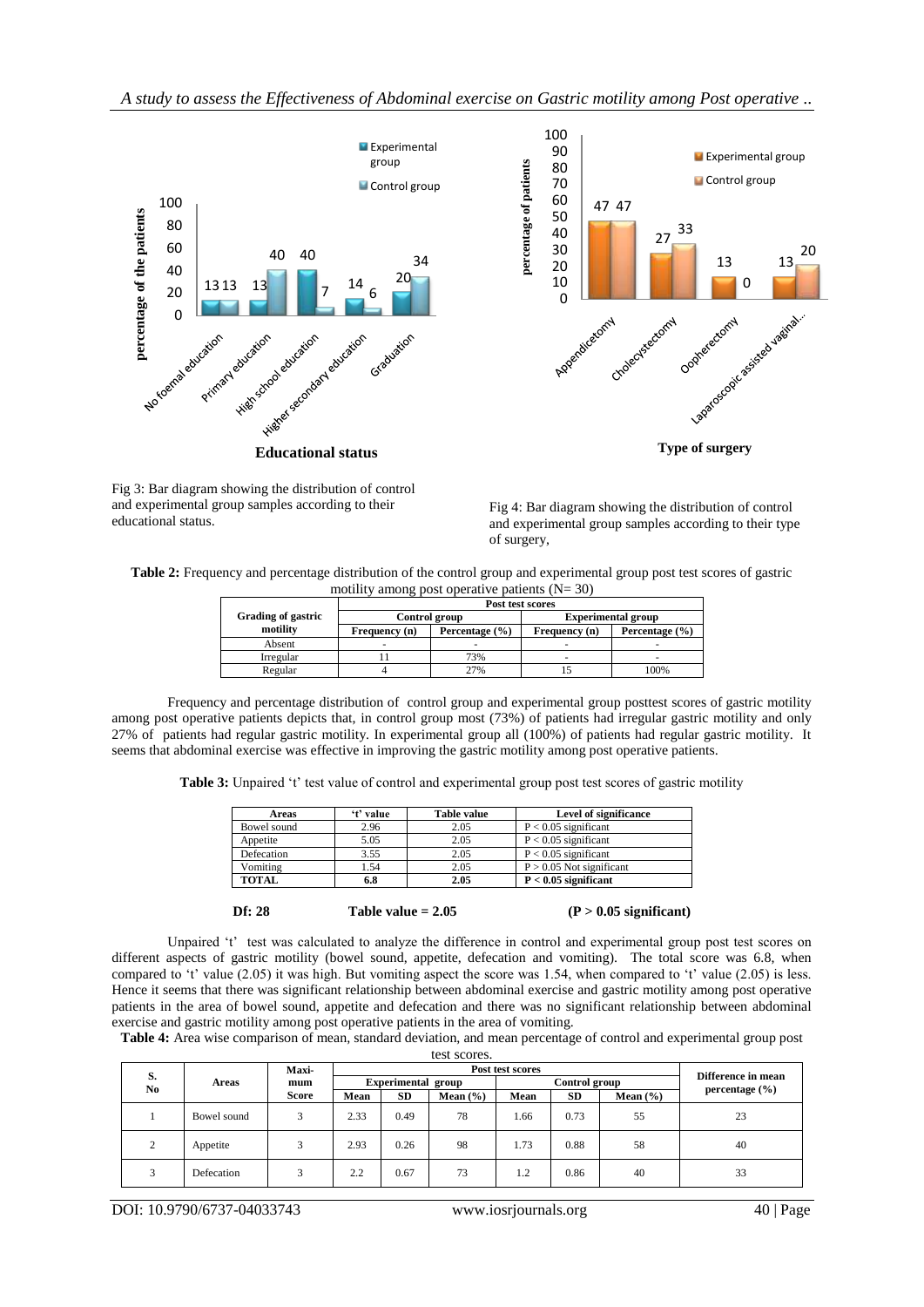| Vomiting |                       | -            |      | 100 | 2.86 | 0.35                   | 95 |    |
|----------|-----------------------|--------------|------|-----|------|------------------------|----|----|
| Total    | $\overline{10}$<br>12 | 11.1<br>11.0 | 1.62 | 97  | 7.46 | $\overline{a}$<br>1.77 | 62 | 35 |

Area wise comparison of mean, standard deviation, and mean percentage of control and experimental group post test scores depicts that, In experimental group the area of bowel sounds had the post test mean score was (2.33±0.49) which was 78% whereas in control group the score was  $(1.66\pm0.73)$  which was 55% and the mean difference percentage was 23%. In experimental group the area appetite had the post test mean score was  $(2.93\pm0.26)$  which was 98%. In control group the post test mean score of appetite was  $(1.73\pm0.88)$  which was 58% and the mean difference was 40%. In experimental group the area defecation had the post test mean score was  $(2.2\pm0.67)$  which was 73% whereas in control group the post test mean score was (1.2±0.86) which was 40% and the mean difference percentage was 33% .In experimental group the area vomiting had the highest mean score was  $(3\pm 0)$  which was 100% whereas in control group the mean score was  $(2.86\pm 0.35)$  which was 95% and the mean difference was 5%. Similarly the overall experimental group the mean score was (11.6±1.62) which was 97% whereas in control group the mean score was (7.46±1.77) which was 62%. It reveals the difference of 35%. It shows that abdominal exercise is found to be effective among post operative patients. This finding concludes that abdominal exercise was found to be effective in appetite, defecation, bowel sound and vomiting among post operative patients. (fig:5)



## **Fig: 5, Bar diagram showing the comparison of control and experimental group posttest scores on gastric motility**

**Table 5:** chi square value of association between the demographic variables and experimental group post test scores of gastric motility among post operative patients.

| Areas           | DF |      | TV.  | Level of significance      |
|-----------------|----|------|------|----------------------------|
| Age             |    | 3.22 | 7.82 | $P > 0.05$ Not significant |
| Gender          |    | 0.58 | 3.84 | $P > 0.05$ Not significant |
| Education       |    |      | 949  | $P > 0.05$ Not significant |
| Type of surgery |    | .69  | 7.82 | $P > 0.05$ Not significant |

## **(P > 0.05 Not significant)**

Chi – square was calculated to find out the association between the experimental group post test scores of the post operative patients with their demographical variables regarding gastric motility (Age, gender, education and type of surgery) in P > 0.05. Hence it can be interpreted that there is no significant association between post test scores of experimental group with their demographic variables.

## **Objective 1:**

**To assess gastric motility among post operative patients in experimental and control group after abdominal exercise.** The findings were,

**IV. Discussion**

1. In experimental group majority (67%) of them had normal bowel sound and 33% of them had hyperactive bowel sound In control group majority (47%) of post operative patients were found to have hypoactive bowel sound, 40% of them had normal bowel sound and 13% of them had hyperactive bowel sound.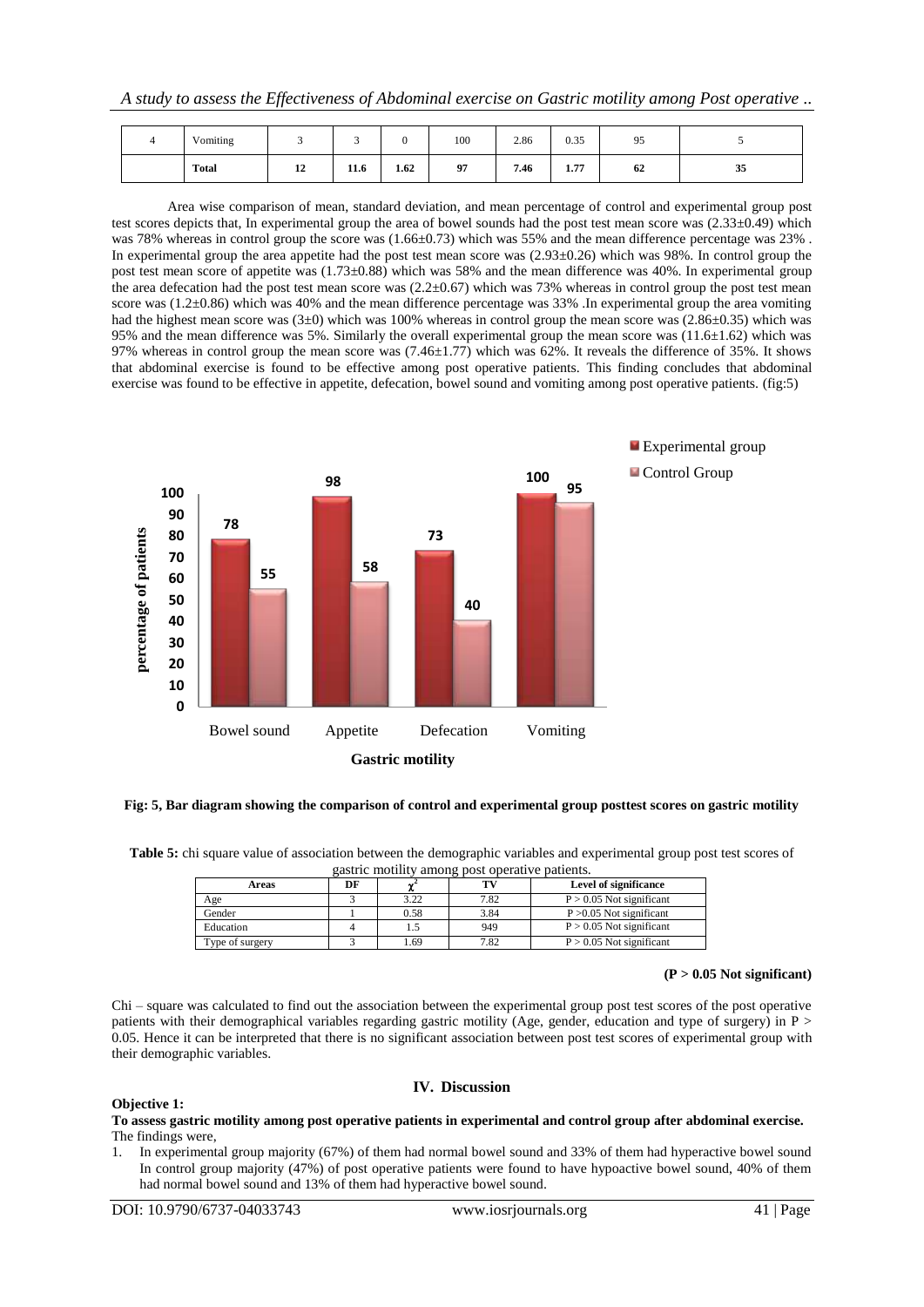- 2. In experimental group majority (93%) of them had good appetite and 7% of them had moderate appetite. In control group majority (40%) of post operative patients were found to have moderate appetite, 33% of them had mild appetite, 20% of them had good appetite and 7% of them had loss of appetite.
- 3. In experimental group majority (54%) of them had passed once, 33% of them had passed more than once and 13% of them have not passed. In control group majority (67%) of post operative patients were found to have not passed defecation, 13% of them absent of defecation and passed more than once and 7% of them had defecated once.
- 4. In experimental group all (100%) of them have no vomiting. In control group majority (87%) of post operative patients were found to have no vomiting, and 13% of them had mild vomiting.
- 5. In experimental group all (100%) of them had were had regular gastric motility In control group most 73% of patients had irregular gastric motility and only 27% of patients had regular gastric motility.

# **Hypothesis: 1**

There is a significant level of gastric motility among control and experimental group of post operative patients after abdominal exercise. So hypothesis was accepted

## **Objective 2:**

#### **To compare the effectiveness of abdominal exercise on gastric motility among post operative patients in experimental group with control group.**

- 1. Unpaired 't' test was calculated to analyze the difference in control and experimental group scores on different aspects of gastric motility (bowel sound, appetite, defecation and vomiting). The total score was 6.8, when compared to 't' value (2.05) it was high. But vomiting aspect score was 1.54, when compared to 't' value (2.05) is less. Hence it seems that there was significant relationship between abdominal exercise and gastric motility among post operative patients in the area of bowel sound, appetite and defecation and there was no significant relationship between abdominal exercise and gastric motility among post operative patients in the area of vomiting.
- 2. Area wise comparison of mean, standard deviation, and mean percentage of control and experimental group post test scores depicts that, In experimental group the parameter bowel sounds has the post test mean score was  $(2.33\pm0.49)$ which was 78% whereas in control group the post test mean score of bowel sound was  $(1.66\pm0.73)$  which was 55% and the mean difference percentage was 23%.

In experimental group the parameter appetite had the post test mean score was (2.93±0.26) which was 98%. In experimental group the post test mean score of appetite was  $(1.73\pm0.88)$  which was 58% and the mean difference was 40%. In experimental group the parameter defecation had the post test mean score was  $(2.2\pm 0.67)$  which was 73% whereas in control group the post test mean score was  $(1.2\pm0.86)$  which was 40% and the mean difference percentage was 33% respectively. In experimental group the parameter vomiting had the highest mean score was  $(3\pm0)$  which was 100% whereas in control group the mean score was (2.86±0.35) which was 95% and the mean difference was 5%.

Similarly the overall experimental group the mean score was  $(11.6\pm 1.62)$  which was 97% whereas in control group the mean score was  $(7.46\pm1.77)$  which was 62%. It reveals the difference of 35%. It shows that abdominal exercise is found to be effective in that of post operative patients.This finding concludes that abdominal exercise was found to be effective in appetite, defecation, bowel sound and vomiting among post operative patients.

## **Hypothesis: 2**

There is a significance effectiveness of abdominal exercise on gastric motility among post operative patients in experimental group than control group. So hypothesis was accepted.

## **Objective 3:**

## **To find out the association between post test scores of gastric motility among experimental group of post operative patients with their selected demographic variables**.

Chi – square was calculated to find out the association between the experimental group post test scores of the post operative patients with their demographical variables regarding gastric motility (Age, gender, education and type of surgery) and P > 0.05. Hence it can be interpreted that there is no significant association between post test scores of experimental group with their demographic variables.

## **Hypothesis: 3**

There is significant association between post test scores of gastric motility among experimental group with their selected demographic variables. So the hypothesis was rejected.

#### **V. Conclusion**

The study findings revealed thatthe highest percentages of the patients were in the age group of 19-32 and 33-46 years, both gender were equal, most of them were educated, highest percentage patients underwent appendicectomy, abdominal exercise was highly effective on gastric motility in the area of appetite, defecation, and bowel sound. Abdominal exercise was highly effective in improving the gastric motility of the post operative patients. Therefore abdominal exercise can be used as a safe and effective method to improve gastric motility.

# **NURSING IMPLICATIONS**

## **Nursing Services**

- 1. This exercise can be used by the nursing personnel working in hospital for reinforcing their practices.
- 2. This method can be used in various settings.
- 3. This exercise can be used to demonstrate the care givers of the patients.